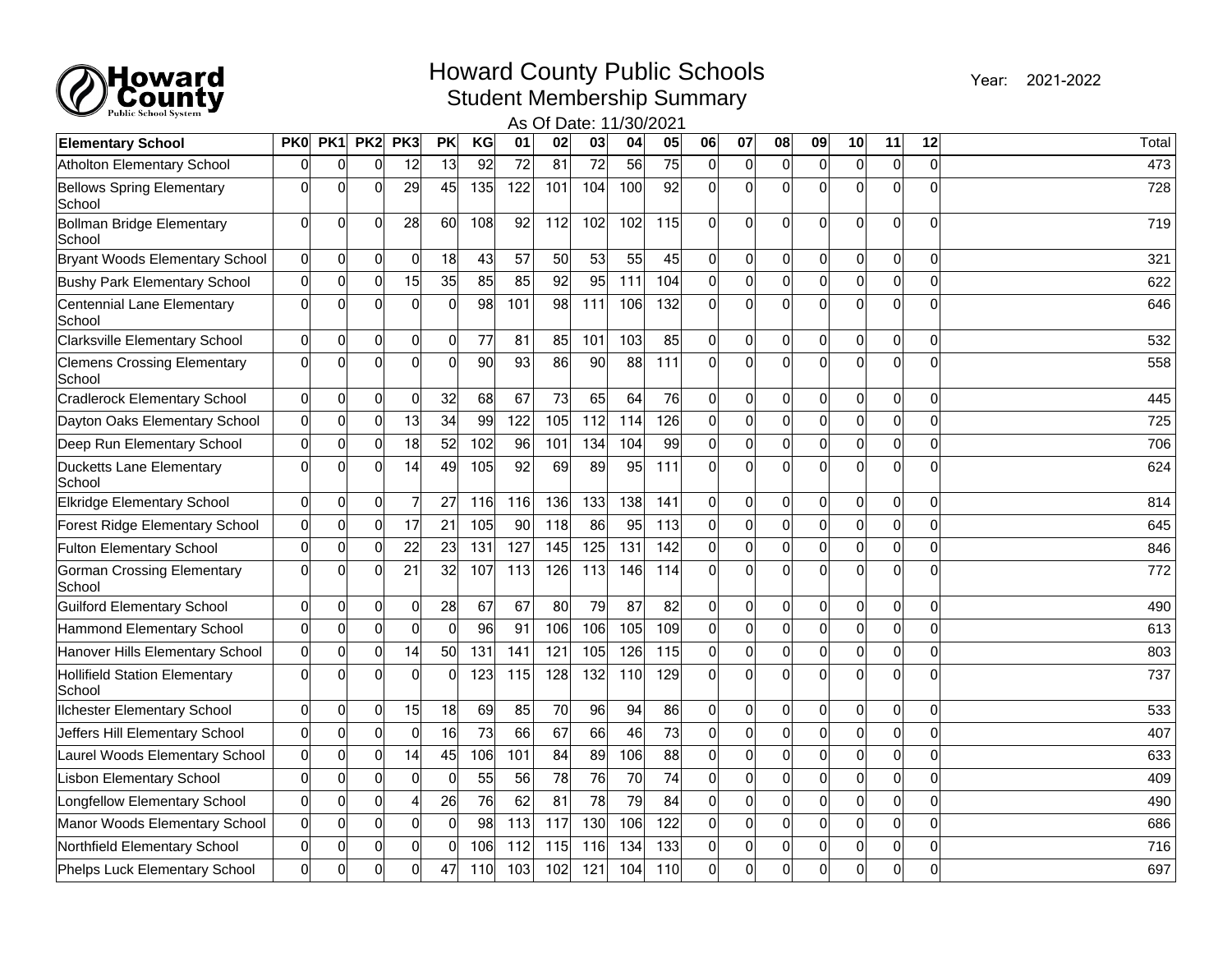

## Howard County Public Schools **2021-2022** Pream 2021-2022

Year: 2021-2022

Student Membership Summary

| <b>Public School System</b><br>As Of Date: 11/30/2021 |                 |                 |                 |                 |                 |                 |                  |                  |                     |                 |                  |                 |                |                |                |                |                |                |       |
|-------------------------------------------------------|-----------------|-----------------|-----------------|-----------------|-----------------|-----------------|------------------|------------------|---------------------|-----------------|------------------|-----------------|----------------|----------------|----------------|----------------|----------------|----------------|-------|
| <b>Elementary School</b>                              | PK <sub>0</sub> | PK <sub>1</sub> | PK <sub>2</sub> | PK3             | <b>PK</b>       | KG              | 01               | 02               | 03                  | 04              | 05               | 06              | 07             | 08             | 09             | 10             | 11             | 12             | Total |
| Pointers Run Elementary School                        | $\Omega$        | 0               | $\overline{c}$  | $\overline{18}$ | $\overline{31}$ | $\overline{93}$ | $\overline{131}$ | $\overline{133}$ | $\overline{133}$    | 122             | $\overline{131}$ | $\Omega$        | 0              | $\overline{0}$ | $\Omega$       | 0              | $\overline{0}$ | $\overline{0}$ | 794   |
| Rockburn Elementary School                            | 0               | $\Omega$        | $\Omega$        | 16              | 35              | 93              | 100              | 101              | 107                 | 81              | 98               | $\Omega$        | $\Omega$       | 0              | $\Omega$       | 0              | $\overline{0}$ | $\mathbf 0$    | 631   |
| Running Brook Elementary<br>School                    | $\overline{0}$  | $\Omega$        | $\mathbf{0}$    | 12              | 25              | 60              | 55               | 55               | 64                  | 60              | 61               | 0l              | $\Omega$       | $\Omega$       | $\Omega$       | 0              | $\overline{0}$ | $\mathbf 0$    | 392   |
| St. John's Lane Elementary<br>School                  | $\Omega$        | $\Omega$        | $\Omega$        | $\mathbf 0$     | $\overline{0}$  | 93              | 110              | 123              | 116                 | 96              | 108              | $\Omega$        | $\Omega$       | $\Omega$       | $\Omega$       | $\Omega$       | $\overline{0}$ | $\Omega$       | 646   |
| <b>Stevens Forest Elementary</b><br>School            | $\Omega$        | $\overline{0}$  | $\mathbf{0}$    | $\mathbf 0$     | 29              | 48              | 56               | 40               | 54                  | 44              | 62               | $\Omega$        | $\Omega$       | 0              | $\overline{0}$ | 0              | $\overline{0}$ | $\mathbf 0$    | 333   |
| Swansfield Elementary School                          | $\overline{0}$  | 0               | $\mathbf 0$     | $\mathbf 0$     | 17              | 89              | 75               | 71               | 84                  | 91              | 82               | 0               | 0              | 0              | $\overline{0}$ | 0              | $\overline{0}$ | $\mathbf 0$    | 509   |
| <b>Talbott Springs Elementary</b><br>School           | $\Omega$        | $\Omega$        | $\mathbf{0}$    | 13              | 20              | 54              | 58               | 57               | 78                  | 76              | 76               | $\Omega$        | $\Omega$       | O              | $\Omega$       | $\Omega$       | $\mathbf 0$    | $\Omega$       | 432   |
| Thunder Hill Elementary School                        | 0               | $\overline{0}$  | $\mathbf 0$     | $\mathbf 0$     | $\mathbf 0$     | 86              | 77               | 81               | 79                  | 83              | 72               | $\Omega$        | 0              | 0              | $\overline{0}$ | $\overline{0}$ | $\overline{0}$ | $\mathbf 0$    | 478   |
| Triadelphia Ridge Elementary<br>School                | $\overline{0}$  | $\overline{0}$  | $\mathbf{0}$    | $\mathbf 0$     | $\mathbf 0$     | 88              | 85               | 85               | 116                 | 90 <sup>°</sup> | 99               | Ωl              | $\Omega$       | 0              | $\Omega$       | 0              | $\overline{0}$ | $\mathbf 0$    | 563   |
| <b>Veterans Elementary School</b>                     | $\overline{0}$  | $\overline{0}$  | $\mathbf 0$     | 23              | 53              | 114             | 128              | 138              | 127                 | 147             | 150              | $\overline{0}$  | 0              | 0              | $\Omega$       | $\Omega$       | $\overline{0}$ | $\mathbf 0$    | 880   |
| <b>Waterloo Elementary School</b>                     | $\Omega$        | $\overline{0}$  | 0               | 35              | 37              | 81              | 83               | 102              | 78                  | 93              | 92               | 0               | $\overline{0}$ | O              | $\overline{0}$ | $\Omega$       | $\overline{0}$ | $\mathbf 0$    | 601   |
| <b>Waverly Elementary School</b>                      | $\Omega$        | $\overline{0}$  | 0               | 28              | 38              | 107             | 114              | 134              | 140                 | 153             | 175              | $\overline{0}$  | $\Omega$       | 0              | $\Omega$       | $\Omega$       | $\overline{0}$ | $\mathbf{0}$   | 889   |
| West Friendship Elementary<br>School                  | $\Omega$        | $\Omega$        | 0               | $\mathbf 0$     | $\mathbf 0$     | 60              | 57               | 57               | 61                  | 68              | 75               | Ωl              | $\Omega$       | O              | $\Omega$       | 0              | $\overline{0}$ | $\mathbf 0$    | 378   |
| Worthington Elementary School                         | 0               | 0               | 0               | 13              | 36              | 52              | 59               | 72               | 71                  | 73              | 76               | $\mathbf 0$     | 0              | 0              | $\overline{0}$ | 0              | $\overline{0}$ | $\mathbf 0$    | 452   |
| <b>Elementary School</b>                              | $\Omega$        | $\overline{0}$  | $\overline{2}$  | 401             | 992             |                 | 3789 3826        |                  | 3976 4087 4052 4243 |                 |                  | $\Omega$        | $\Omega$       | $\Omega$       | $\Omega$       | 0              | $\mathbf 0$    | $\mathbf 0$    | 25368 |
| <b>Middle School</b>                                  | <b>PK0</b>      | PK1             | PK <sub>2</sub> | PK3             | <b>PK</b>       | KG              | 01               | 02               | 03                  | 04              | 05               | 06              | 07             | 08             | 09             | 10             | 11             | 12             | Total |
| Bonnie Branch Middle School                           | 0               | $\Omega$        | $\Omega$        | $\mathbf 0$     | $\Omega$        | 0               | $\mathbf 0$      | $\mathbf 0$      | 0                   | 0               | $\overline{0}$   | 227             | 219            | 219            | $\Omega$       | $\Omega$       | $\overline{0}$ | $\mathbf 0$    | 665   |
| Burleigh Manor Middle School                          | $\Omega$        | $\overline{0}$  | $\mathbf{0}$    | $\mathbf 0$     | $\mathbf 0$     | 0               | $\overline{0}$   | 0                | $\mathbf 0$         | 0               | $\Omega$         | 24 <sup>2</sup> | 279            | 262            | $\overline{0}$ | $\overline{0}$ | $\overline{0}$ | $\mathbf 0$    | 782   |
| Clarksville Middle School                             | $\Omega$        | $\Omega$        | $\Omega$        | $\mathbf 0$     | $\overline{0}$  | $\mathbf 0$     | 0                | 0                | $\mathbf 0$         | 0               | $\overline{0}$   | 19 <sup>2</sup> | 235            | 243            | $\Omega$       | 0              | $\overline{0}$ | $\mathbf 0$    | 669   |
| Dunloggin Middle School                               | $\Omega$        | $\overline{0}$  | $\mathbf{0}$    | $\mathbf 0$     | $\overline{0}$  | $\overline{0}$  | 0                | $\overline{0}$   | $\mathbf 0$         | 0               | $\Omega$         | 204             | 207            | 211            | $\Omega$       | 0              | $\overline{0}$ | $\mathbf 0$    | 622   |
| Elkridge Landing Middle School                        | $\overline{0}$  | $\overline{0}$  | $\mathbf 0$     | $\mathbf 0$     | $\overline{0}$  | 0               | $\mathbf 0$      | $\mathbf 0$      | $\mathbf 0$         | 0               | $\overline{0}$   | 216             | 224            | 245            | $\Omega$       | 0              | $\overline{0}$ | $\mathbf 0$    | 685   |
| Ellicott Mills Middle School                          | $\Omega$        | $\overline{0}$  | $\Omega$        | $\mathbf 0$     | $\overline{0}$  | $\mathbf 0$     | $\mathbf 0$      | $\mathbf 0$      | $\mathbf 0$         | 0               | $\overline{0}$   | $23 -$          | 221            | 274            | $\overline{0}$ | $\Omega$       | $\overline{0}$ | $\mathbf 0$    | 726   |
| Folly Quarter Middle School                           | $\Omega$        | $\overline{0}$  | $\Omega$        | $\mathbf 0$     | $\overline{0}$  | $\mathbf{0}$    | $\mathbf 0$      | 0                | $\overline{0}$      | 0               | $\Omega$         | 222             | 206            | 236            | $\Omega$       | $\Omega$       | $\overline{0}$ | $\Omega$       | 664   |
| Glenwood Middle School                                | $\Omega$        | $\overline{0}$  | $\mathbf 0$     | $\overline{0}$  | $\overline{0}$  | $\mathbf 0$     | $\mathbf 0$      | $\overline{0}$   | $\mathbf 0$         | $\mathsf{O}$    | $\overline{0}$   | 153             | 165            | 175            | $\overline{0}$ | 0              | $\overline{0}$ | $\mathbf 0$    | 493   |
| <b>Hammond Middle School</b>                          | $\Omega$        | $\overline{0}$  | $\mathbf{0}$    | $\mathbf 0$     | $\Omega$        | $\mathbf 0$     | 0                | $\overline{0}$   | 0                   | 0               | $\overline{0}$   | 176             | 197            | 206            | $\Omega$       | $\Omega$       | $\overline{0}$ | $\mathbf 0$    | 579   |
| Harper's Choice Middle School                         | $\Omega$        | $\overline{0}$  | $\Omega$        | $\mathbf{0}$    | $\overline{0}$  | 0               | 0                | 0                | 0                   | 0               | $\Omega$         | 150             | 178            | 169            | $\Omega$       | $\Omega$       | $\overline{0}$ | $\mathbf 0$    | 497   |
| Lake Elkhorn Middle School                            | $\overline{0}$  | $\overline{0}$  | $\mathbf{0}$    | $\mathbf 0$     | $\overline{0}$  | $\mathbf 0$     | $\mathbf 0$      | $\mathbf 0$      | $\mathbf 0$         | 0               | $\overline{0}$   | 184             | 200            | 208            | $\overline{0}$ | 0              | $\overline{0}$ | $\mathbf 0$    | 592   |
| Lime Kiln Middle School                               | $\Omega$        | $\overline{0}$  | $\mathbf 0$     | $\overline{0}$  | $\overline{0}$  | 0               | $\mathbf 0$      | $\mathbf 0$      | $\mathbf 0$         | $\overline{0}$  | $\Omega$         | 186             | 209            | 222            | $\overline{0}$ | $\overline{0}$ | $\mathbf 0$    | $\mathbf 0$    | 617   |
| Mayfield Woods Middle School                          | $\Omega$        | $\Omega$        | $\Omega$        | $\mathbf 0$     | $\Omega$        | $\Omega$        | 0                | $\overline{0}$   | $\Omega$            | 0l              | $\Omega$         | 238             | 244            | 266            | $\Omega$       | $\Omega$       | $\overline{0}$ | ∩              | 748   |